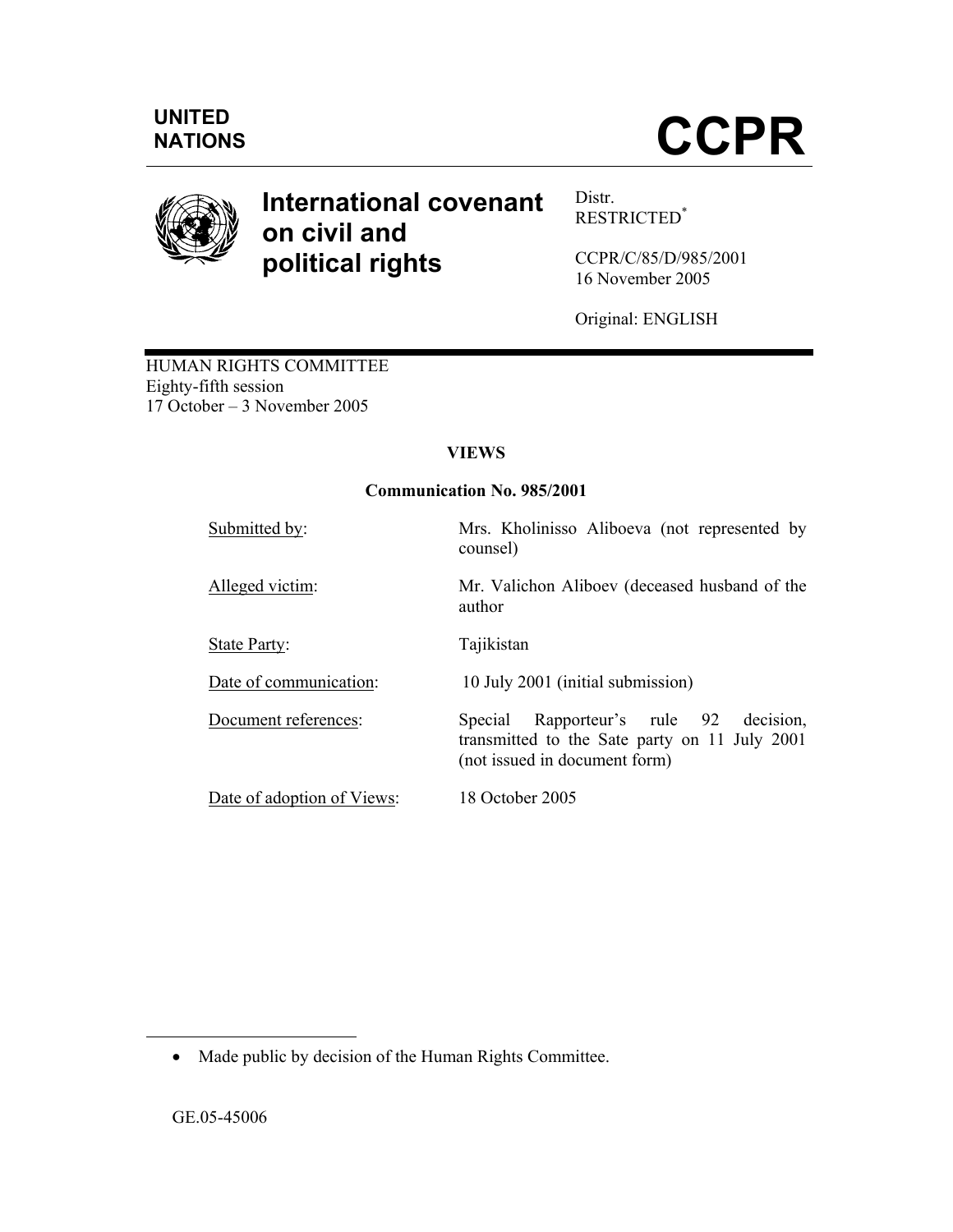*Subject matter:* Imposition of death penalty after an unfair trial and use of torture during preliminary investigation; absence of legal representation; scope of review of a Supreme court's decision rendered at first instance.

*Procedural issues:* -

*Substantive issues:* Right to life, right to a fair trial; prohibition of torture; right of convicted person to have the conviction and sentence reviewed by a higher tribunal according to law.

*Articles of the Covenant:* 6, 7, 14, paragraphs 1, 3 (d) and (g), and 5, of the Covenant

*Article of the Optional Protocol:* 2

 On 18 October 2005, the Human Rights Committee adopted the annexed draft as the Committee's Views, under article 5, paragraph 4, of the Optional Protocol in respect of communication No. 985/2001. The text of the Views is appended to the present document.

# [ANNEX]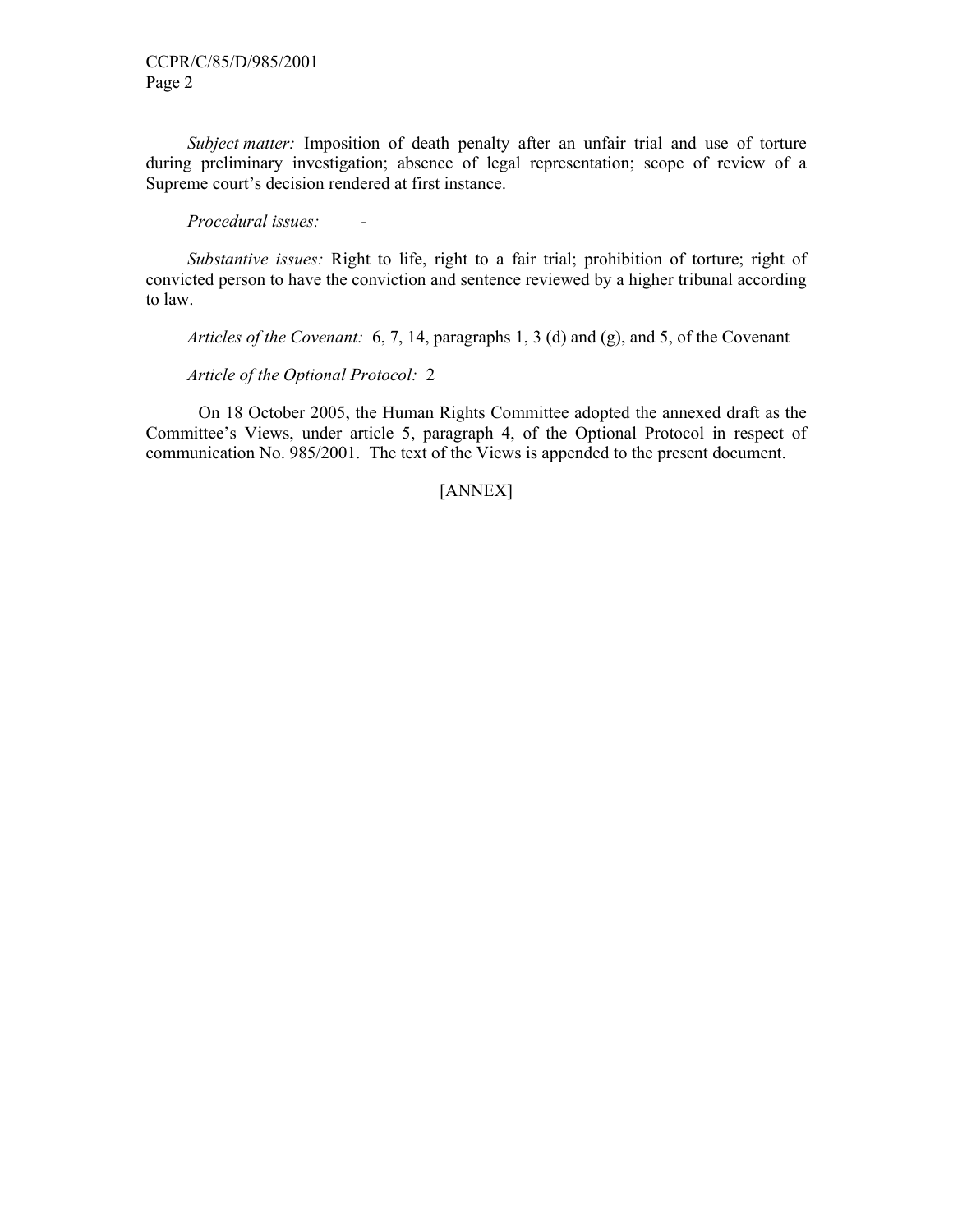### **ANNEX**

Views of the Human Rights Committee under article 5, paragraph 4, of the Optional Protocol to the International Covenant on Civil and Political rights

Eighty-fifth session

### concerning

### **Communication No. 985/2001\*\***

| Submitted by:          | Mrs. Kholinisso Aliboeva (not represented by<br>counsel) |
|------------------------|----------------------------------------------------------|
| Alleged victim:        | Mr. Valichon Aliboev (deceased husband of the<br>author) |
| State Party:           | Tajikistan                                               |
| Date of communication: | 10 July 2001 (initial submission)                        |

 The Human Rights Committee, established under article 28 of the International Covenant on Civil and Political Rights,

Meeting on 18 October 2005,

 Having concluded its consideration of communication No. 985/2001, submitted to the Human Rights Committee on behalf of Mr. Valichon Aliboev under the Optional Protocol to the International Covenant on Civil and Political Rights,

 Having taken into account all written information made available to it by the author of the communication, and the State party,

Adopts the following:

-

# **Views under article 5, paragraph 4, of the Optional Protocol**

1.1 The author of the communication is Mrs. Kholinisso Aliboeva, an Uzbek national and Tajik resident, who submits the communication on behalf of her husband, Valichon Aliboev, also an Uzbek born in 1955, who, at the time of the submission of the communication was awaiting execution in Dushanbe, following a death sentence imposed by the Supreme Court of Tajikistan on 24 November 2000. The author claims that her husband is a victim of

<sup>\*\*</sup> The following members of the Committee participated in the examination of the present communication: Mr. Abdelfattah Amor, Mr. Prafullachandra Natwarlal Bhagwati, Ms. Christine Chanet, Mr. Maurice Glèlè Ahanhanzo, Mr. Walter Kälin, Mr. Ahmed Tawfik Khalil, Mr. Rajsoomer Lallah, Ms. Elisabeth Palm, Mr. Rafael Rivas Posada, Sir Nigel Rodley, Mr. Ivan Shearer, Mr. Hipólito Solari-Yrigoyen, Ms. Ruth Wedgwood and Mr. Roman Wieruszewski.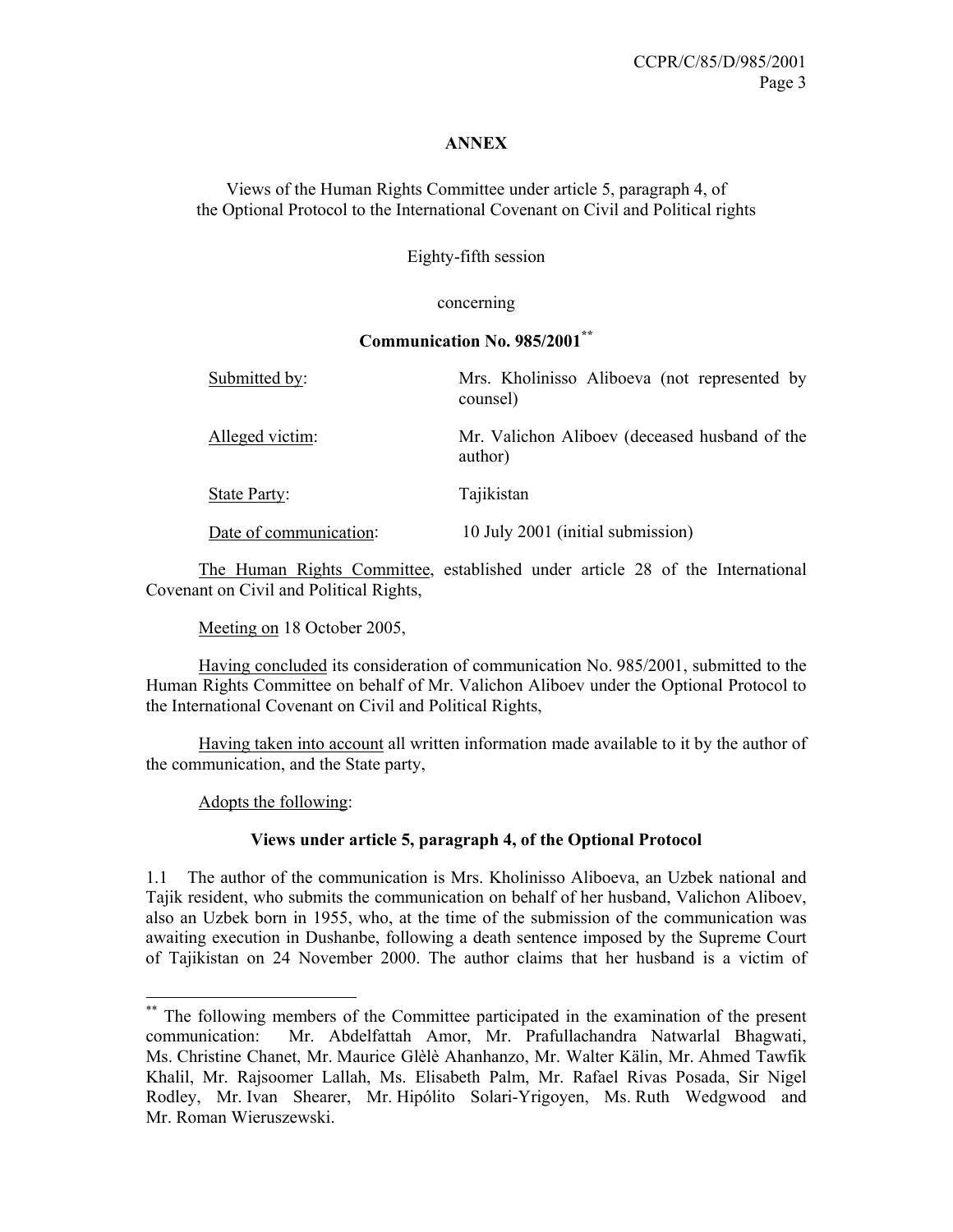violations by Tajikistan of his rights under articles 2, paragraph 3 (a); 6, paragraphs 1 and 2; 7; and 14, paragraphs 1, 3 (g) and (f), and 5, of the International Covenant on Civil and Political Rights. While the author does not invoke this provision specifically, the communication appears also to raise issues under article 14, paragraph 3 (d) in relation to her husband, and under article 7 in as much as she is herself concerned (notification of her husband's execution). The author is not represented by counsel<sup>1</sup>.

1.2 On 11 July 2001, in accordance with rule 92 (old rule 86) of its rules of procedure, the Human Rights Committee, acting through its Special Rapporteur on Interim Measures and New Communications, requested the State party not to carry out the death sentence against Mr. Aliboev while his case was pending before the Committee. No reply was received from the State party. By letter of 30 October 2001, the author informed the Committee that in September 2001 she received a Certificate of Death, pursuant to which her husband had been executed on 7 July 2001 (i.e. prior to the receipt of the communication by the Committee<sup>2</sup>).

# **Factual background**

2.1 Mr. Aliboev arrived in Tajikistan in 1999, to look for work "because of the poor living conditions" in the Ferghana Valley (Uzbekistan). In Dushanbe, he became acquainted with one Mulloakhed, who invited him to join his criminal gang, to which he agreed. According to the author, her husband was not present at the moment of the formation of the gang and he was not aware of its previous criminal activities.

2.2 In March 2000, Mr. Aliboev, together with other members of the gang took a 15 years old boy (U.) hostage and demanded ransom from his father. During the hostage-taking, Aliboev allegedly only stood guard at the entrance, and, afterwards U. was brought to his apartment. Aliboev allegedly looked after the hostage and gave him food and water.

2.3 Allegedly, the father refused to pay the ransom. Allegedly, a member of the gang ordered as Aliboev to administer an anaesthetic injection to the hostage, after which one of his fingers was cut off. A photograph and the finger were sent to the hostage's father, who then paid the ransom.

2.4 On 11 May 2000, officers of the Department for Fight Against Organized Crime of the Ministry of Interior arrested Mr. Aliboev. According to the author, he was kept "incommunicado" until 18 May 2000, when his sister Salima was allowed to visit him. Allegedly, she found him in a poor physical condition – he was bruised, his face was swollen from beatings, and his body bore marks of torture. Allegedly, since his arrest, Aliboev had been beaten constantly and subjected to torture to make him confess guilt and his internal organs were seriously injured. Some 20 days after his arrest (no specific date is indicated), he was transferred to an Investigation Detention Centre (SIZO), suffering pain in his kidneys and stomach. The author adds that her husband's lawyer was only appointed after his indictment (the exact date is not provided).

2.5 On 24 November 2000, the Supreme Court of Tajikistan found the gang guilty of 15 criminal acts (11 armed robberies, one murder and one attempted murder, and 3 hostage

<sup>&</sup>lt;sup>1</sup> The Covenant and the Optional Protocol entered into force for the State party on 4 April 1999.

 $2^2$  The communication was received on 11 July 2001.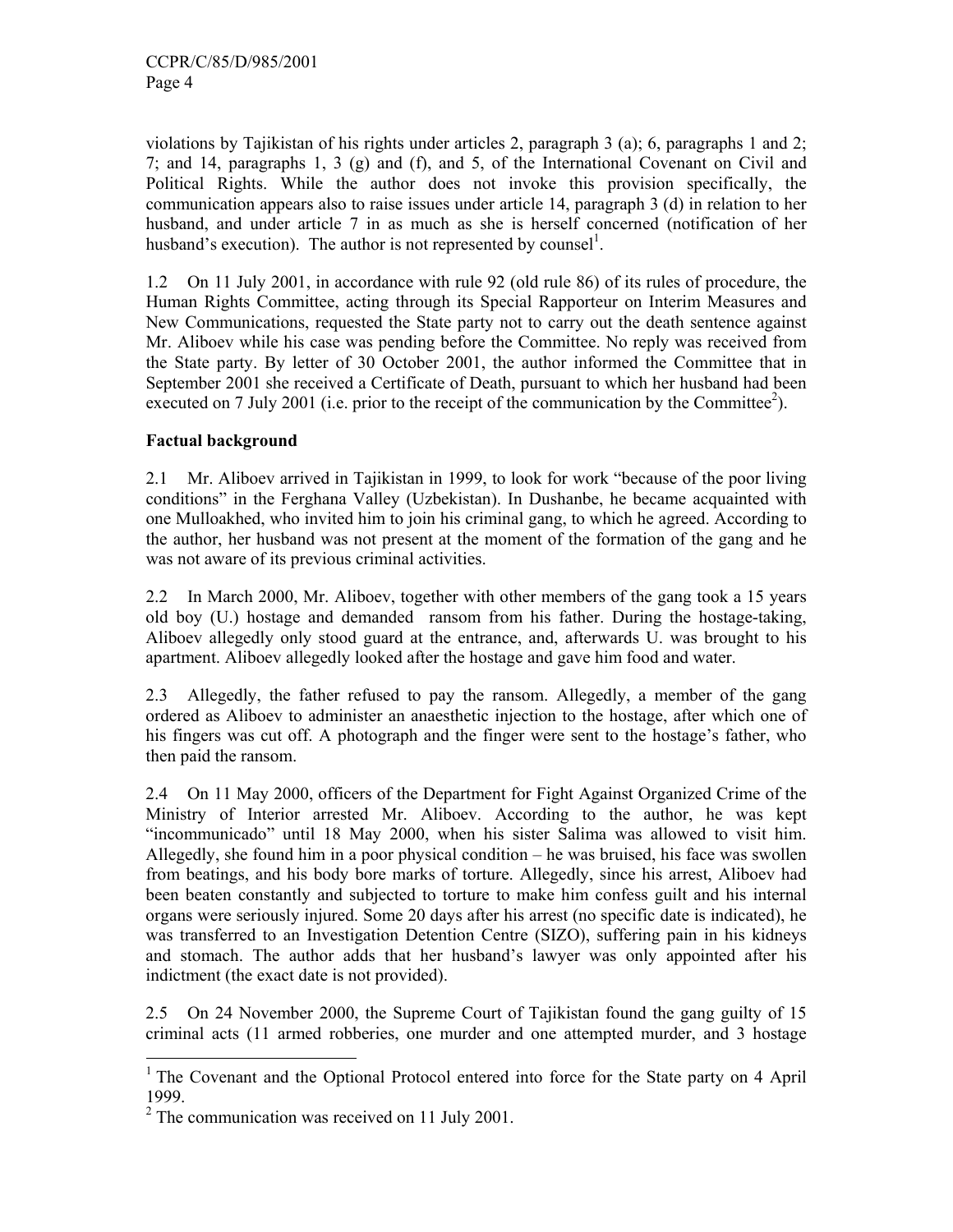takings). The author points out that notwithstanding that her husband had participated in only one of the crimes attributed to the gang he received the maximum sentence, while "active" gang members who had participated in several crimes received equal punishment or were sentenced to a prison term.

2.6 The author claims that the sentence of the Supreme Court of 24 November 2000 became executory immediately, and Tajik law does not allow for an appeal from such convictions. The author's husband did request the Prosecutor General and the Chairman of the Supreme Court to introduce a protest following the supervisory procedure, but his claims were rejected.

2.7 The author contends that neither during the investigation nor in court was her husband offered the services of an interpreter, although he was an Uzbek, had received his school education in Russian, and only had basic knowledge of Tajik. He was thus unable to understand the essence of the charges brought against him nor the witnesses' and victims' depositions. She contends that Aliboev did not request an interpreter during the investigation, because of the partiality of the investigator and the torture he had been subjected to, while in court he was not even asked whether he needed the services of an interpreter.

2.8 In her letter to the Committee of 30 October 2001, the author explains that in August 2001 her husband's lawyer was informed by the Supreme Court of Tajikistan that Mr. Aliboev had been executed. In September 2001 (exact date not provided), the author received an official notification and a Certificate of Death, according to which her husband was executed by firing squad on 7 July 2001. She claims that although the State institutions were aware of the execution, no one informed her when she applied to them on her husband's behalf between July and September 2001 but that everywhere she received "assurances for assistance". She invites the Committee to continue the examination of her husband's case.

# **The complaint:**

3.1 The author claims that her husband's sentence was unfair and disproportionate in relation to the acts he was convicted of, in violation of article 14, paragraph 1, of the Covenant.

3.2 She also claims that her husband was the victim of violations of his rights under articles 7 and 14, paragraph 3 (g), of the Covenant, because he was beaten and tortured after his arrest to make him confess guilt, and the confession was used against him in court.

3.3 Article 14, paragraph 3 (f), of the Covenant is said to have been violated, as the author's husband had not been offered the services of an interpreter.

3.4 Mr. Aliboev's right to have his conviction reviewed by a higher tribunal is said to have been violated, contrary to the requirements of article 14, paragraph 5, of the Covenant.

3.5 While she does not invoke the provision specifically, the author's claim that her husband had been offered the services of a lawyer only upon presentation of the charges against him may raise issues under article 14, paragraph 3 (d), of the Covenant.

3.6 The author claims that her husband was arbitrarily deprived of life following an unfair trial, in violation of articles 6 and 14 of the Covenant.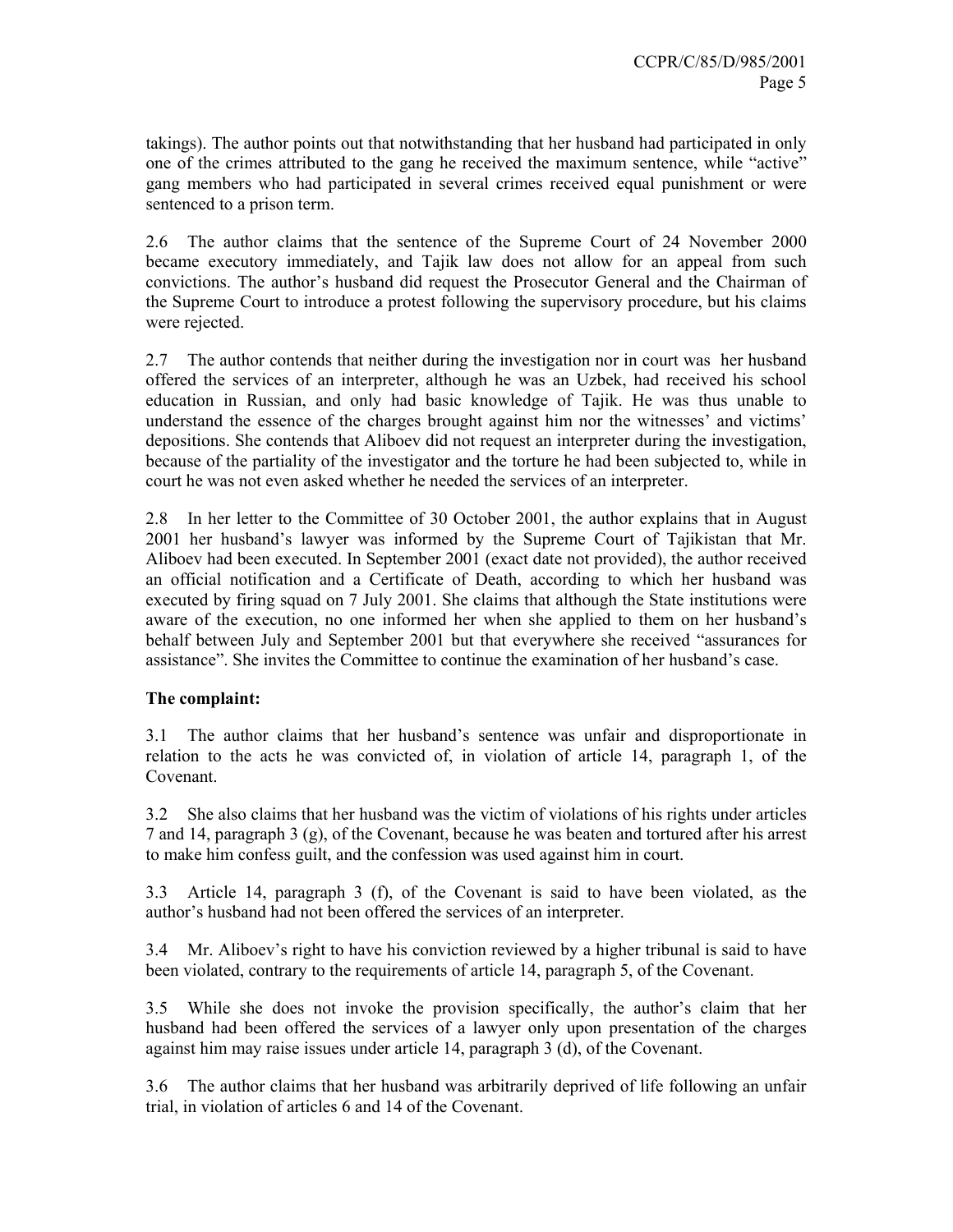3.7 Finally and notwithstanding the fact that the author does not raise the issue specifically, the communication also appears to raise issues under article 7, in her own respect, because of the failure of the authorities to inform the author in advance of the date of her husband's execution, or subsequently, of the location of his burial site.

### **Absence of State party cooperation**

4. By Notes Verbales of 11 July 2001, 5 November 2001, 19 December 2002, and 10 November 2004, the State party was requested to submit to the Committee information on the admissibility and merits of the communication. The Committee notes that this information has still not been received. The Committee regrets the State party's failure to provide any information with regard to admissibility or the substance of the author's claims. It recalls that it is implicit in the Optional Protocol that States parties make available to the Committee all information at their disposal<sup>3</sup>. In the absence of any observations from the State party, due weight must be given to the author's allegations, to the extent that these have been sufficiently substantiated.

# **Issues and proceedings before the Committee**

### **Consideration of admissibility**

5.1 Before considering any claim contained in a communication, the Human Rights Committee must, in accordance with rule 93 of its rules of procedure, decide whether or not the communication is admissible under the Optional Protocol to the Covenant.

5.2 The Committee notes that the same matter is not being examined under any other international procedure of investigation and settlement.

5.3 With regard to the author's claim under article 14, paragraph  $3(g)$ , concerning the lack of interpretation during the investigation and in court, the Committee has noted that she had not indicated what steps, if any, her husband had taken to submit this allegation to the competent authorities and in court, and what the eventual outcome was. The Committee finds that in respect of this particular claim, domestic remedies have not been exhausted. Accordingly, the Committee finds that this part of the communication is inadmissible under article 5, paragraph 2 (b) of the Optional Protocol.

5.4 The Committee has also noted the author's claim that her husband's sentence was unfair and disproportionate, in violation of article 14, paragraph 1, of the Covenant. Although the State party has presented no observations, the Committee notes that this claim relates to an evaluation of facts and evidence. It recalls its jurisprudence that it is generally for the courts of States parties to the Covenant to evaluate facts and evidence in a particular case, unless it can be ascertained that it was clearly arbitrary or amounted to a denial of justice<sup>4</sup>. The material before the Committee does not reveal that the evaluation of evidence or the conduct of the trial suffered from such defects. In the circumstances, it considers that the

 3 See, inter alia, *Khomidova v. Tajikistan,* Communication No. 1117/2002, Views adopted on 29 July 2004, and *Maryam Khalilova v. Tajikistan*, Communication No. 973/2001, Views adopted on 30 March 2005.

<sup>&</sup>lt;sup>4</sup> See Communication No 541/1993, Errol Simms v. Jamaica, Inadmissbility decision adopted on 3 April 1995, paragraph 6.2.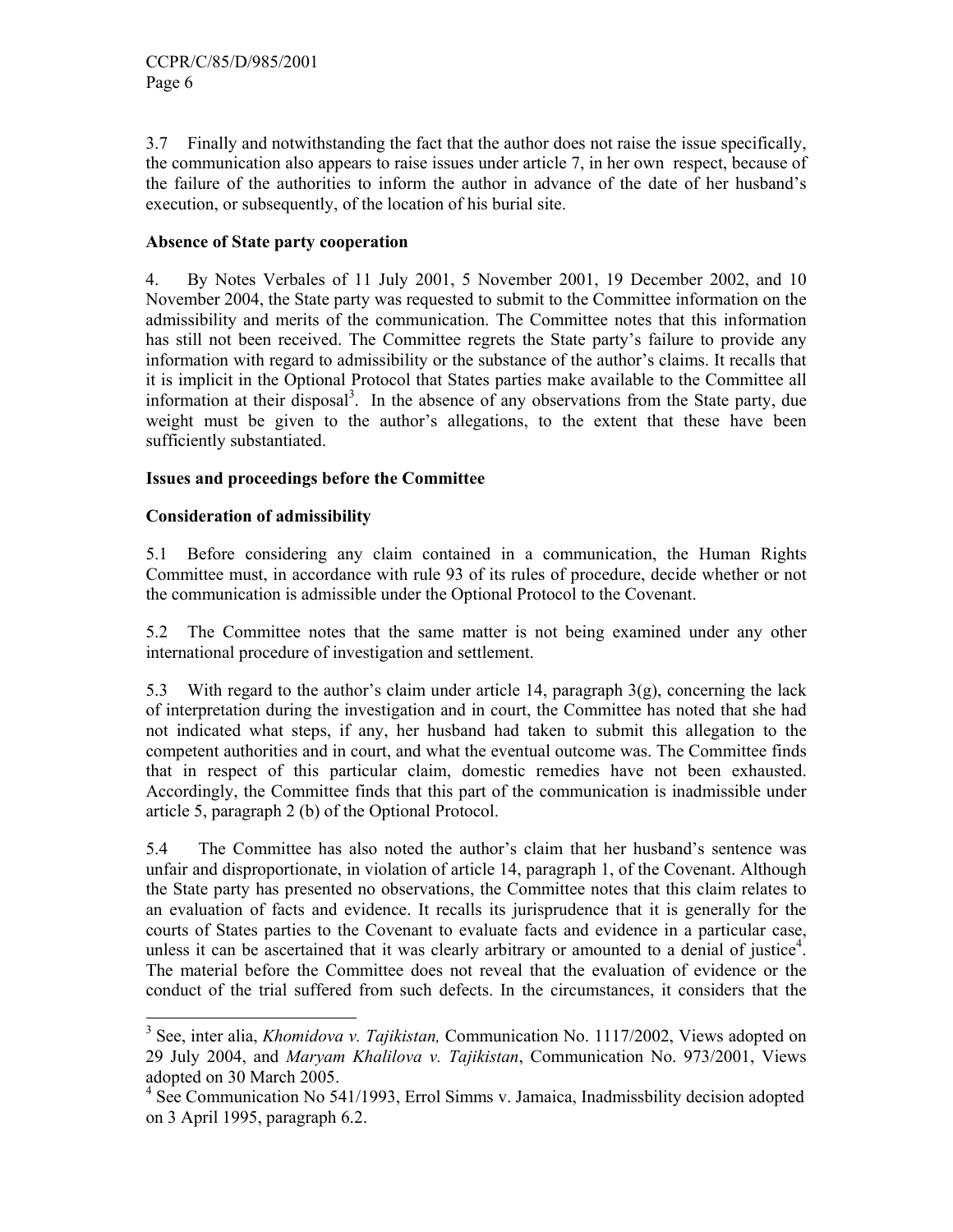author has failed to sufficiently substantiate her claim in this relation. Accordingly, this part of the communication is inadmissible under article 2, of the Optional Protocol.

5.4 The Committee considers the remainder of the author's claims sufficiently substantiated, for purposes of admissibility, in that they appear to raise issues under articles 6, 7, and 14, paragraphs 3 (d) and (g), and 5, of the Covenant. It proceeds to their examination on the merits.

## **Examination of the merits**

6.1 The Human Rights Committee has considered the present communication in the light of all the information made available to it by the parties, as required under article 5, paragraph 1, of the Optional Protocol.

6.2 The Committee has taken note of the author's allegation that following his arrest on 11 May 2000, her husband was beaten and tortured by investigators. In substantiation, she affirms that Mr. Aliboev's sister had seen him on 18 May 2000, and he displayed signs of beatings and torture. In the absence of any State party information, due weight must be given to the author's duly substantiated claim. The Committee therefore considers that the facts before it justify the conclusion that Mr. Aliboev was subjected to treatment in violation of article 7 of the Covenant.

6.3 As the above mentioned acts were inflicted on Mr. Aliboev by the investigators, with a view to making him confess guilt in several crimes, the Committee considers that the facts before it also disclose a violation of article 14, paragraph 3 (g), of the Covenant.

6.4 The Committee notes the author's claim that her husband was not represented by a lawyer until after his indictment, i.e. during a period when he was subjected to beatings and torture, and that the State party has not refuted this allegation. The Committee recalls its jurisprudence that, particularly in capital cases, it is axiomatic that the accused must be effectively assisted by a lawyer at all stages of the proceedings<sup>5</sup>. In the present case, the author's husband faced capital charges, and was without any legal defence during the preliminary investigation. It remains unclear from the material before the Committee whether the author or her husband requested legal assistance, or sought to engage a private lawyer. The State party, however, has not presented any explanation on this issue. Accordingly, the Committee is of the view that the facts before it reveal a violation of Mr. Aliboev's right under article 14, paragraphs 3 (d), of the Covenant.

6.5 The author further claimed that her husband's right to have his death sentence reviewed by a higher tribunal according to law was violated. From the documents available to the Committee, it transpires that on 24 November 2000, Mr. Aliboev was sentenced to death at first instance by the Supreme Court. The judgment mentions that it is final and not subject to any further appeal. The Committee recalls that even if a system of appeal may not be automatic, the right to appeal under article 14, paragraph 5, imposes on the State party a duty substantially to review, both on the basis of sufficiency of the evidence and of the law, the conviction and sentence, such that the procedure allows for due consideration of the nature of

 5 See for example, *Aliev v Ukraine*, Communication 781/1997, Views adopted on 7 August 2003, *Robinson v. Jamaica*, Communication No. 223/1987, Views adopted on 30 March 1989, *Brown v. Jamaica*, Communication No. 775/1997, Views adopted on 23 March 1999.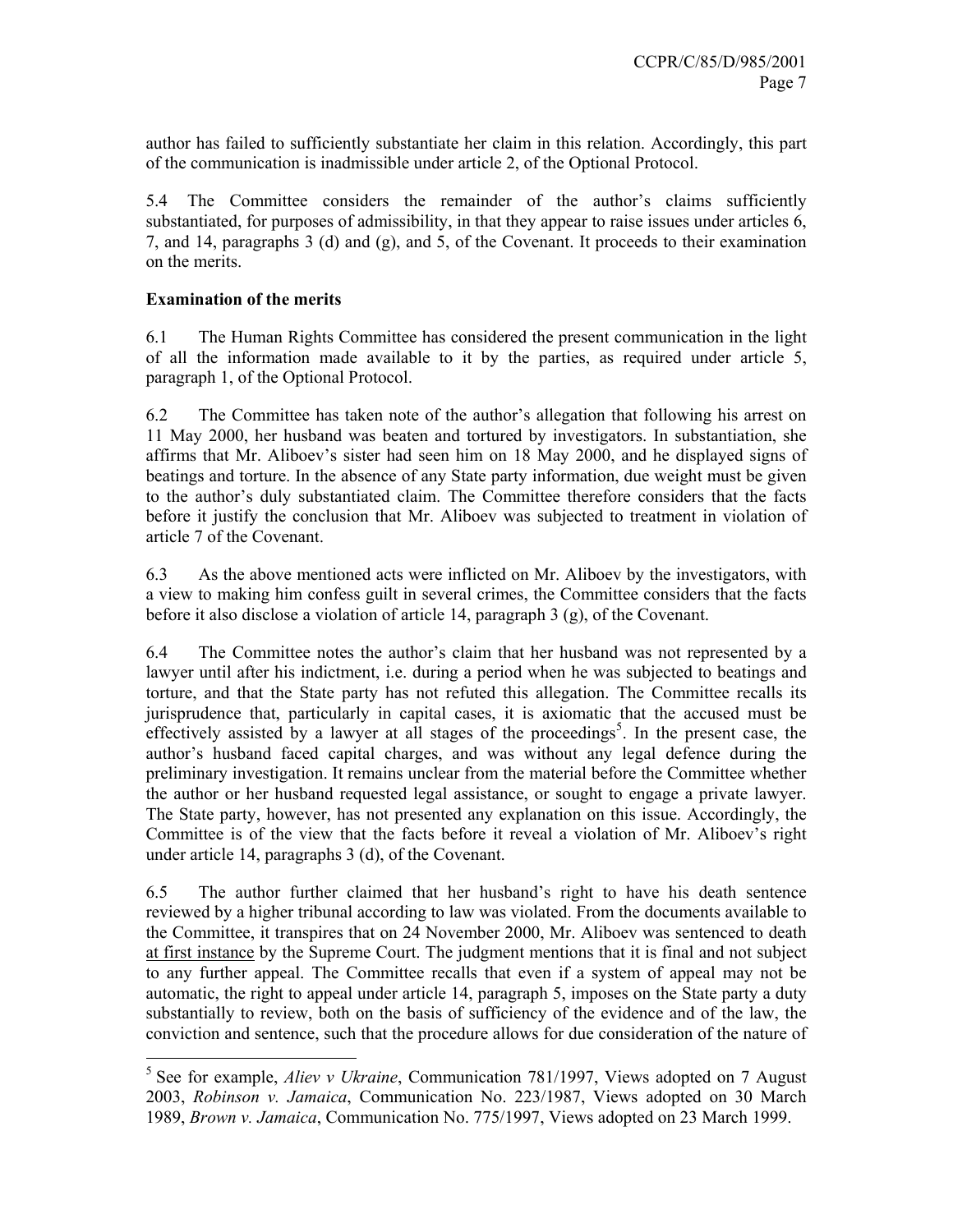the case<sup>6</sup>. In the absence of any explanation from the State party, the Committee considers that the absence of a possibility to appeal judgments of the Supreme Court passed at first instance to a higher judicial instance falls short of the requirements of article 14, paragraph 5. Consequently, there has been a violation of this provision<sup>7</sup>.

6.6 With regard to the author's remaining claim under article 6 of the Covenant, the Committee recalls that the imposition of a sentence of death upon conclusion of a trial in which the provisions of the Covenant have not been respected constitutes a violation of article 6 of the Covenant. In the current case, the sentence of death on the author's husband was passed, and subsequently carried out, in violation of the right to a fair trial as set out in article 14 of the Covenant, and therefore also in violation of article 6, paragraph 2, thereof.

6.7 The Committee has taken note of the author's claim that the authorities did not inform her about her husband's execution but continued to acknowledge her intercessions on his behalf following the execution. The Committee notes that the law then in force did not allow for a family of an individual under sentence of death to be informed either of the date of execution or the location of the burial site of the executed prisoner. The Committee understands the continued anguish and mental stress caused to the author, as the wife of a condemned prisoner, by the persisting uncertainty of the circumstances that led to his execution, as well as the location of his gravesite. It recalls that the secrecy surrounding the date of execution, and the place of burial, as well as the refusal to hand over the body for burial, have the effect of intimidating or punishing families by intentionally leaving them in a state of uncertainty and mental distress. The Committee considers that the authorities' initial failure to notify the author of the execution of her husband and the failure to inform her of his burial place, amounts to inhuman treatment of the author, in violation of article 7 of the  $Covenant<sup>8</sup>$ .

7. The Human Rights Committee, acting under article 5, paragraph 4, of the Optional Protocol to the International Covenant on Civil and Political Rights, is of the view that the facts before it disclose a violation of Mr. Aliboev's rights under articles 6, paragraph 2; 7; and 14, paragraphs 1, 3 (d) and  $(g)$  and 5 of the Covenant, as well as under article 7 in relation to Ms. Aliboeva herself.

8. Under article 2, paragraph 3 (a), of the Covenant, the State party is under an obligation to provide the author with an appropriate remedy, including appropriate compensation. The State party is also under an obligation to prevent similar violations in the future.

 6 See *Maryam Khalilova v. Tajikistan*, Communication No. 973/2001, Views adopted on 30 March 2005, *Domukovsky and al. v. Georgia*, Communications No. 623-627/1995, Views adopted on 6 April 1998, and *Saidova v. Tajikistan*, Communication No. 964/2001, Views adopted on 8 July 2004.

<sup>7</sup> See for example, *Maryam Khalilova v. Tajikistan*, Communication No. 973/2001, Views adopted on 30 March 2005, *Aliev v Ukraine*, Communication 781/1997, Views adopted on 7 August 2003, *Robinson v. Jamaica*, Communication No. 223/1987, Views adopted on 30 March 1989, *Brown v. Jamaica*, Communication No. 775/1997, Views adopted on 23 March 1999.

<sup>8</sup> See, for example, *Khalilova v. Tajikistan*, Communication No 973/2001, Views adopted on 30 March 2005, and *Lyashkevich v. Belarus*, Communication No 887/1999, Views adopted on 3 April 2003.